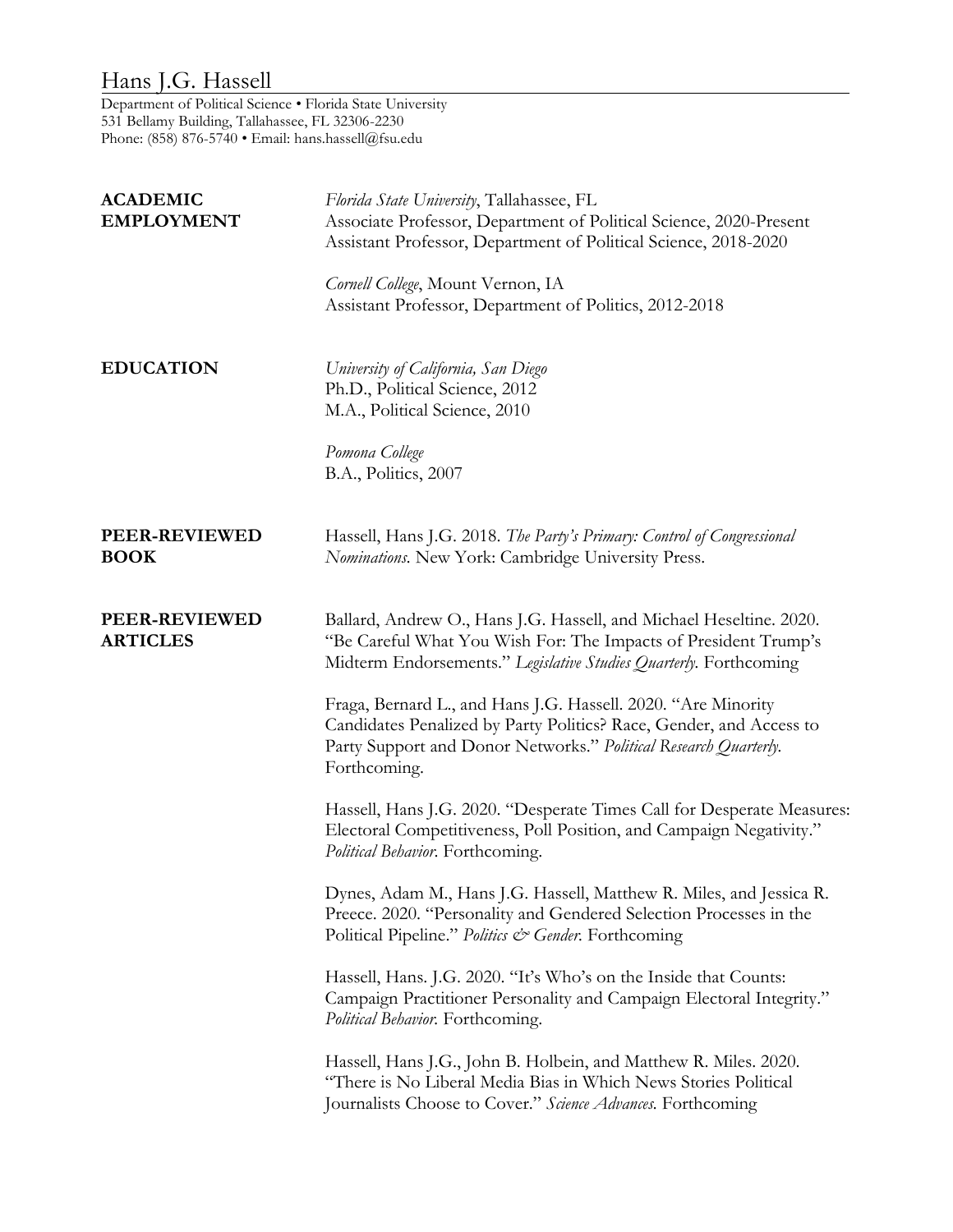Hassell, Hans J.G. and Neil Visalvanich. 2019. "The Party's Primary Preferences: Race, Gender, and Party Support of Congressional Primary Candidates." *American Journal of Political Science* 63(4):905-919.

Holbein, John B. and Hans J.G. Hassell. 2019. "When Your Group Fails: Race and Information Responsiveness." *Journal of Public Administration Research and Theory* 29(2):268-286.

Dynes, Adam M., Hans J.G. Hassell, and Matthew R. Miles. 2019. "The Personality of the Politically Ambitious." *Political Behavior* 41(2):309-336.

Hassell, Hans J.G. and Emily Wyler.\* 2019. "Negative Descriptive Social Norms and Political Action: People Aren't Acting, So You Should." *Political Behavior* 41(1): 231-256

Butler, Daniel M. and Hans J.G. Hassell. 2018. "On the Limits of Officials' Ability to Change Citizens' Priorities: A Field Experiment in Local Politics." *American Political Science Review* 112(4):860-873.

Hassell, Hans J.G. 2018. "Principled Moderation: Understanding Parties' Support of Moderate Candidates." *Legislative Studies Quarterly* 43(2):343- 369.

Hassell, Hans J.G. and Jaime E. Settle. 2017. "The Differential Effects of Stress on Voter Turnout." *Political Psychology* 38(3): 533-550.

Abrajano, Marisa A., Zoltan Hajnal, and Hans J.G. Hassell. 2017. "Media Framing and Partisan Identity: The Effect of Immigration Coverage on White Macropartisanship." *Journal of Race, Ethnicity, and Politics* 2(1):5-34.

Hassell, Hans J.G. 2017. "Teaching Voters New Tricks: The Effect of Partisan Absentee Vote-By-Mail GOTV Efforts." *Research & Politics* 4(1).

Hassell, Hans J.G., and Samuel Kernell. 2016. "Veto Rhetoric and Legislative Riders." *American Journal of Political Science* 60(4):845-859.

Hassell, Hans J.G. and Kelly R. Oeltjenbruns.\* 2016. "When to Attack: The Trajectory of Congressional Campaign Negativity." *American Politics Research* 44(2):222-246.

Hassell, Hans J.G. 2016. "Party Control of Party Primaries: Party Influence in Nominations for the U.S. Senate." *Journal of Politics* 78(1): 75-87.

Hassell, Hans J.G., and J. Quin Monson. 2016. "Representational Inconsistency: Presentation of Self and Explanations of Washington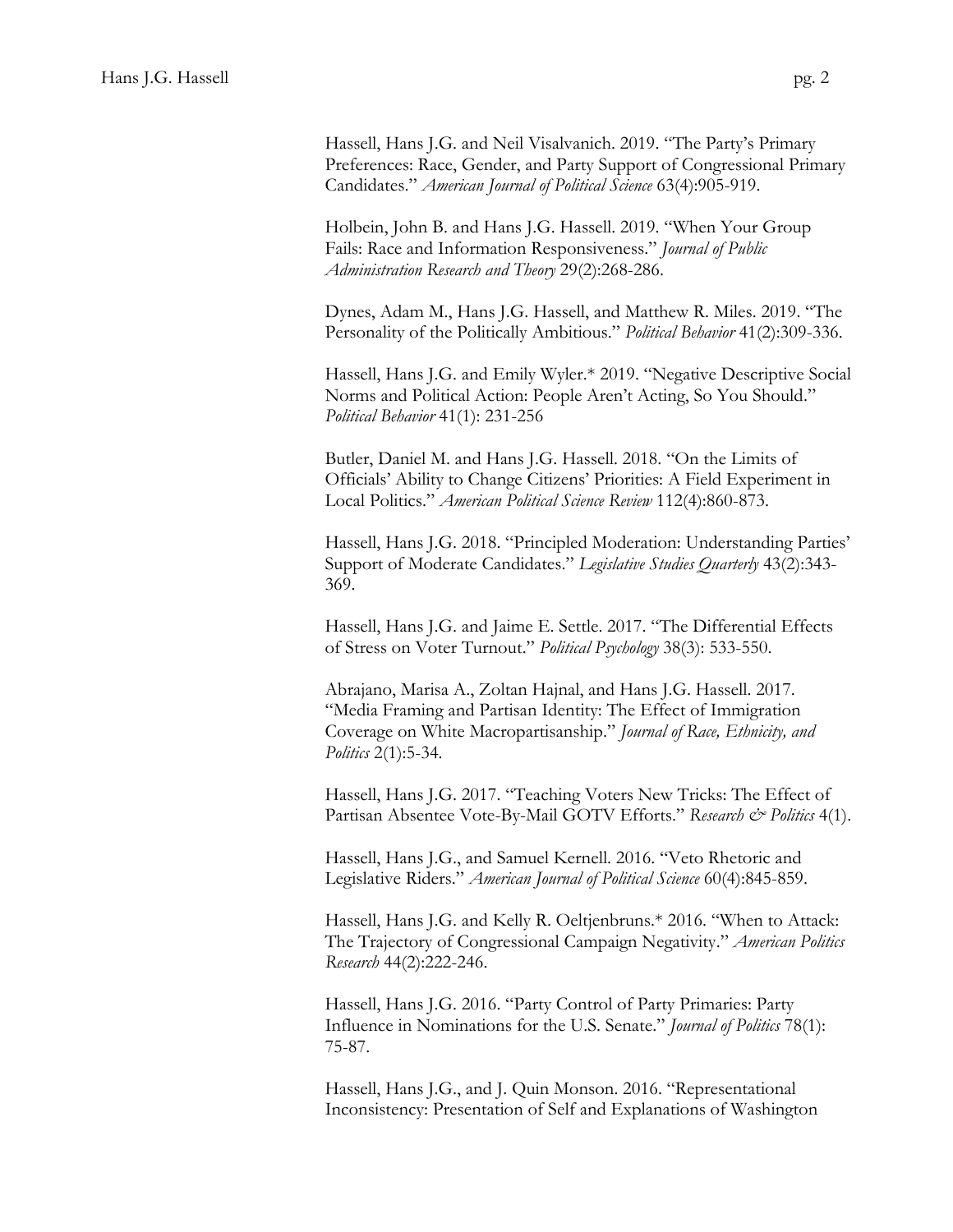Activity in Campaign Mail and Franked Mail" *Congress & the Presidency* 43(2):206-226.

Abrajano, Marisa A., Zoltan L. Hajnal, and Hans J.G. Hassell. 2015. "Media Coverage of Immigration and White Partisanship." In *White Backlash: Immigration, Race, and the Political Transformation of America*. Marisa Abrajano and Zoltan Hajnal. Princeton, NJ: Princeton University Press. -Book won APSA's 2016 Ralph J. Bunche Award

Hassell, Hans J.G., and Neil Visalvanich. 2015. "Call to (In)Action: The Effects of Racial Priming on Grassroots Mobilization." *Political Behavior* 37(4): 911-932.

Hassell, Hans J.G. and J. Quin Monson. 2014. "Campaign Targets and Messages in Direct Mail Fundraising" *Political Behavior* 36(2): 359-376.

Hassell, Hans J.G. 2014. "Public and Partisan Opinions of the Speaker of the House." *Congress & the Presidency* 41(2):107–127.

Hassell, Hans J.G. 2011. "Looking Beyond the Voting Constituency: A Study of Campaign Donation Solicitations in the 2008 Presidential Primary and General Election." *Journal of Political Marketing* 10(1): 27-42.

\*Undergraduate co-author

**BOOK REVIEWS** Hassell, Hans J.G. 2019. "Review of *Whatever Happened to Party Government?* By Mark Wickham-Jones. Ann Arbor: University of Michigan Press, 2018." *Political Science Quarterly* 134(2):337-338.

> Hassell, Hans J.G. 2017. "Review of *American Insecurity: Why our Economic Fears Lead to Political Inaction.* By Adam Seth Levine. Princeton: Princeton University Press, 2015." *Public Opinion Quarterly* 81(3): 793-795.

Hassell, Hans J.G. 2017. "Review of *The Inevitable Party: Why Attempts to Kill the Party System Fail and How They Weaken Democracy.* By Seth Masket. New York: Oxford University Press, 2016." *Journal of Politics* 79(1): e23 e24.

| <b>OTHER</b>        | Hassell, Hans J.G. 2019. "Why are there so many candidates for |
|---------------------|----------------------------------------------------------------|
| <b>PUBLICATIONS</b> | president?" The Conversation. (May 17).                        |

Hassell, Hans J.G. 2018. "Will Strengthening Party Fundraising Result in More Moderate Politics?" *Purchasing Power: The Brennan Center's Money in Politics Blog."* (May 10).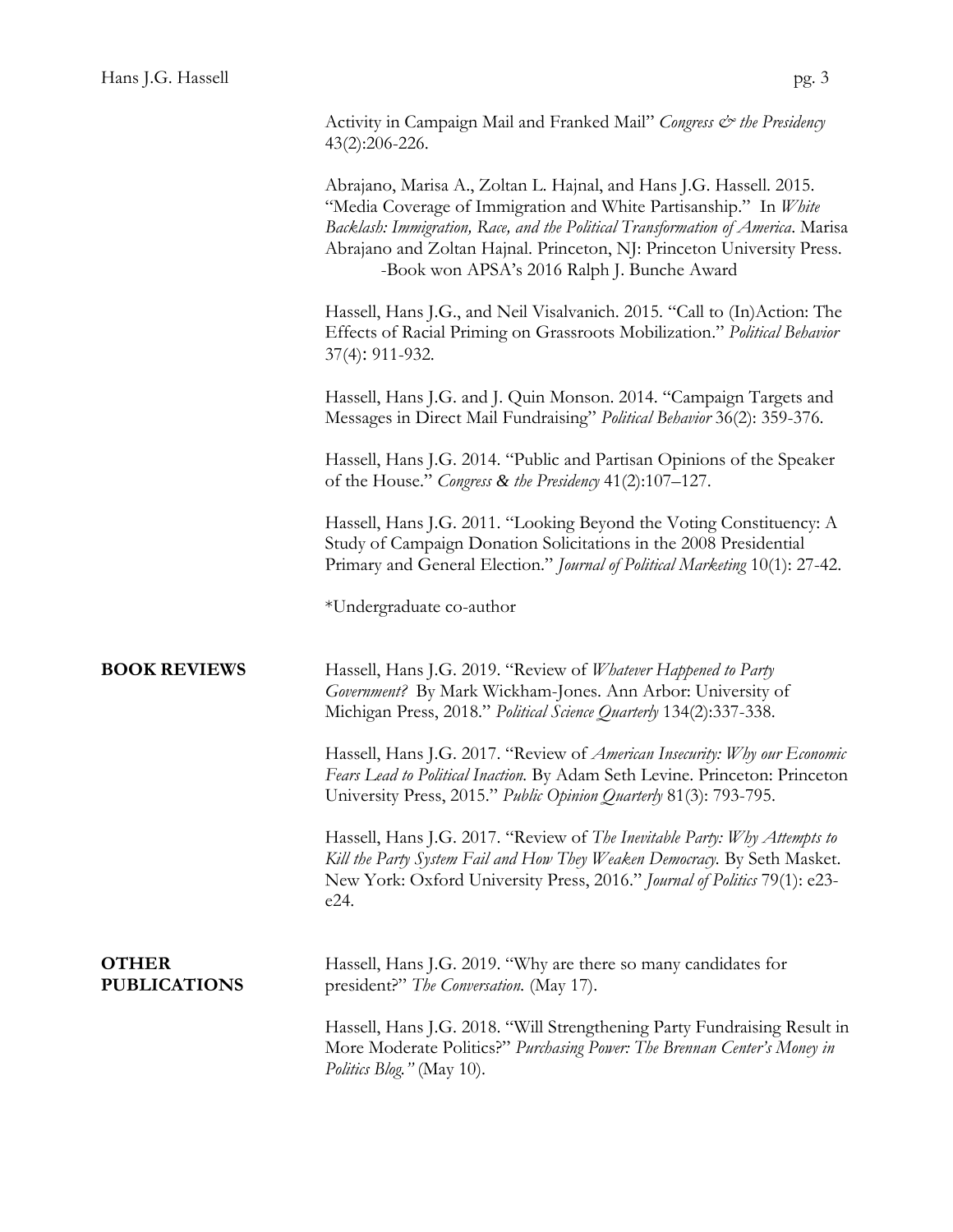Hassell, Hans J.G. 2018. "The lesson of the Steny Hoyer controversy: party insiders still matter after all." *Washington Post Monkey Cage Blog* (May 1).

Hassell, Hans J.G. and Samuel Kernell. 2016. "Why President Trump may threaten vetoes on spending bills to promote his policy agenda" *USAPP – American Politics and Policy – The London School of Economics and Politics* (December 5).

Hassell, Hans J.G. 2016. "Parties are Not Pragmatic. Strengthening Parties Will Encourage Party Capture and More Extreme Outcomes." *New America Weekly* (August 11).

Hassell, Hans J.G. and Neil Visalvanich. 2015. "Racial Cues Not Only Change the Opinions People Have, but Also the Public Political Actions They Take." *USAPP – American Politics and Policy – The London School of Economics and Politics* (December 17).

Hassell, Hans J.G. and Kelly R. Oeltjenbruns. 2015. "Despite the Traditional Narrative, Congressional Campaigns Don't Normally Follow the Trajectory of Positive, Negative, Positive." *USAPP – American Politics and Policy – The London School of Economics and Politics* (August 6).

Hassell, Hans J.G. 2014. "How Political Parties 'Clear the Field' in Primaries." *Washington Post Monkey Cage Blog* (December 10).

Hassell, Hans J.G. 2013. "Why Divided Government is Killing John Boehner." *Washington Post Monkey Cage Blog* (December 18).

## **REVIEW** Election?"

**WORK UNDER** "Do Party Preferred Primary Candidates Perform Better in the General

"What Makes News Newsworthy: An Experimental Test of Where a News Story is Published (or not) and Its Perceived Newsworthiness." Invited to revise and resubmit at *International Journal of Press/Politics*.

"Congressional Behavior: The Electoral Party Connection" with Andrew O. Ballard.

"Mobilize for Our Lives? School Shootings and Retrospective Voting in U.S. Elections" with Matthew Baldwin and John B. Holbein.

"Political Ambition and Constituent Service: Does Ambition Influence How Local Officials Respond to Electoral and Non-Electoral Service Requests?" with Adam M. Dynes and Matthew R. Miles.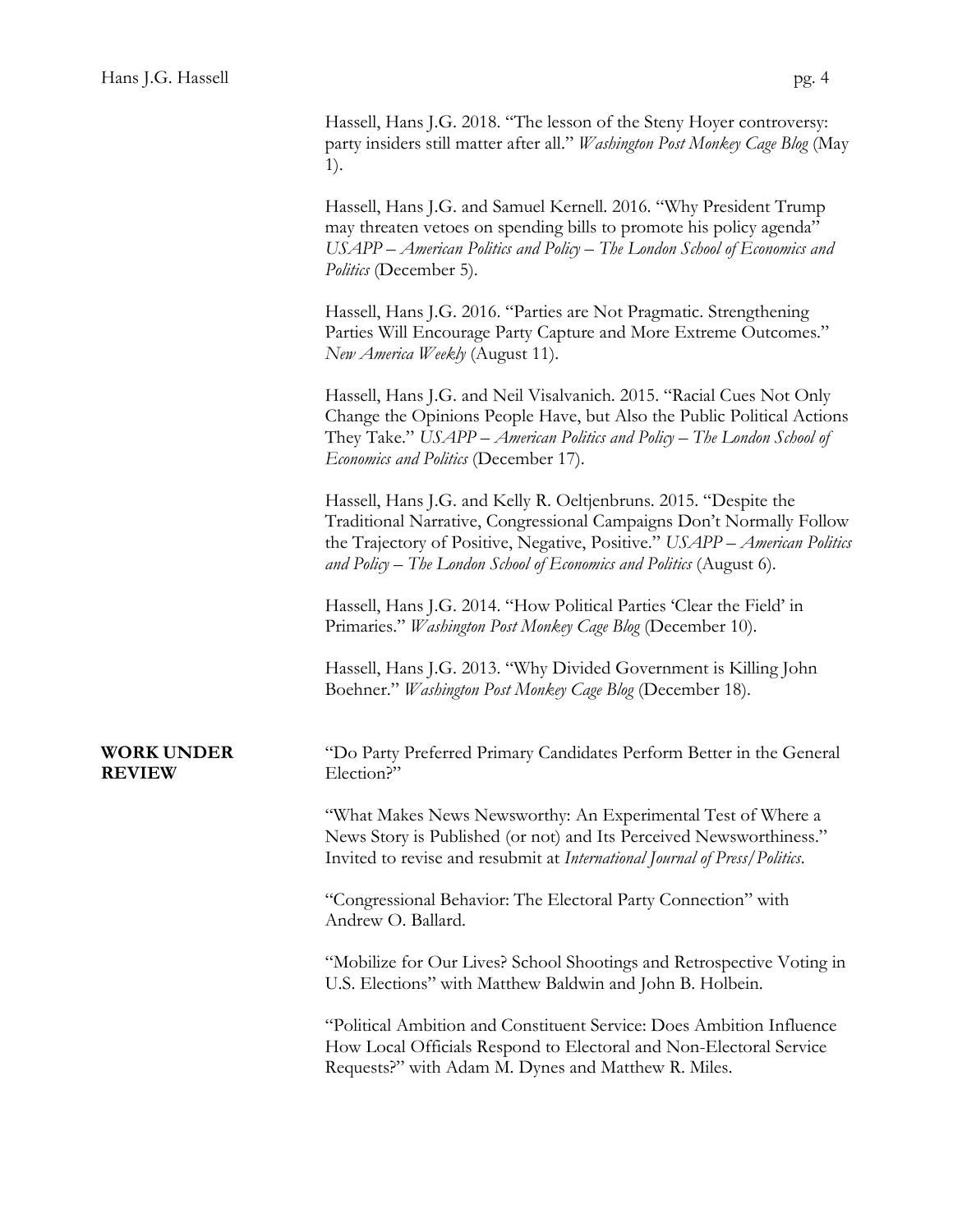|                                                  | Coverage" with Matthew R. Miles and Kevin Reuning.                                                                                                                                                                                |
|--------------------------------------------------|-----------------------------------------------------------------------------------------------------------------------------------------------------------------------------------------------------------------------------------|
|                                                  | "Much Ado about Nothing: Public Perceptions of Fake News" with<br>Matthew R. Miles.                                                                                                                                               |
|                                                  | "The Nature and Impact of Emotional Content in Candidate<br>Communications: A Real Time Experiment in Congressional<br>Campaigns" with Christopher Johnston, Jessica Parsons and Edgar<br>Cook.                                   |
| <b>WORKING PAPERS</b>                            | "Electoral and Legislative Links within the Party: Party Supported<br>Electoral Candidates and Legislative Staff Hiring Decisions" with Josh<br>McCrain. Presented at SPSA Conference. January 2020.                              |
|                                                  | "Variations in Local Representational Style: The Role of Personality<br>Traits on the Behavior of Elected Officials" with Adam M. Dynes and<br>Matthew R. Miles. Presented at the University of Kansas. August 2018.              |
|                                                  | "Neighborhoods and Campaign Appeals: How Racial Context Interacts<br>with Campaign Messaging to Affect Public Political Behavior."<br>Presented at APSA Conference. August 2016.                                                  |
| <b>INVITED TALKS</b><br><b>AND PRESENTATIONS</b> | 2019: Brigham Young University (Thursday Group); UNC-Chapel Hill<br>(American Politics Research Group)                                                                                                                            |
|                                                  | 2018: Indiana University (Center for American Politics); Duke<br>University (Behavior & Identities Speaker Series); Cornell College<br>(Science Interest Group Lecture); University of Michigan (Center for<br>Political Studies) |
|                                                  | 2017: University of Notre Dame (Conference on Elite Personality and<br>Political Institutions); Vanderbilt University (Urban Political Economy<br>Conference); UC-Berkeley (Local Political Economy Conference)                   |
|                                                  | 2016: University of Iowa (Shambaugh Conference); University of<br>Maryland, College Park (Hewlett Conference)                                                                                                                     |
|                                                  | 2015: Brigham Young University (Young Scholars Workshop); Cornell                                                                                                                                                                 |
|                                                  | College (Science Interest Group Lecture)                                                                                                                                                                                          |
|                                                  | <b>2014:</b> University of Iowa (Bose Speaker Series)                                                                                                                                                                             |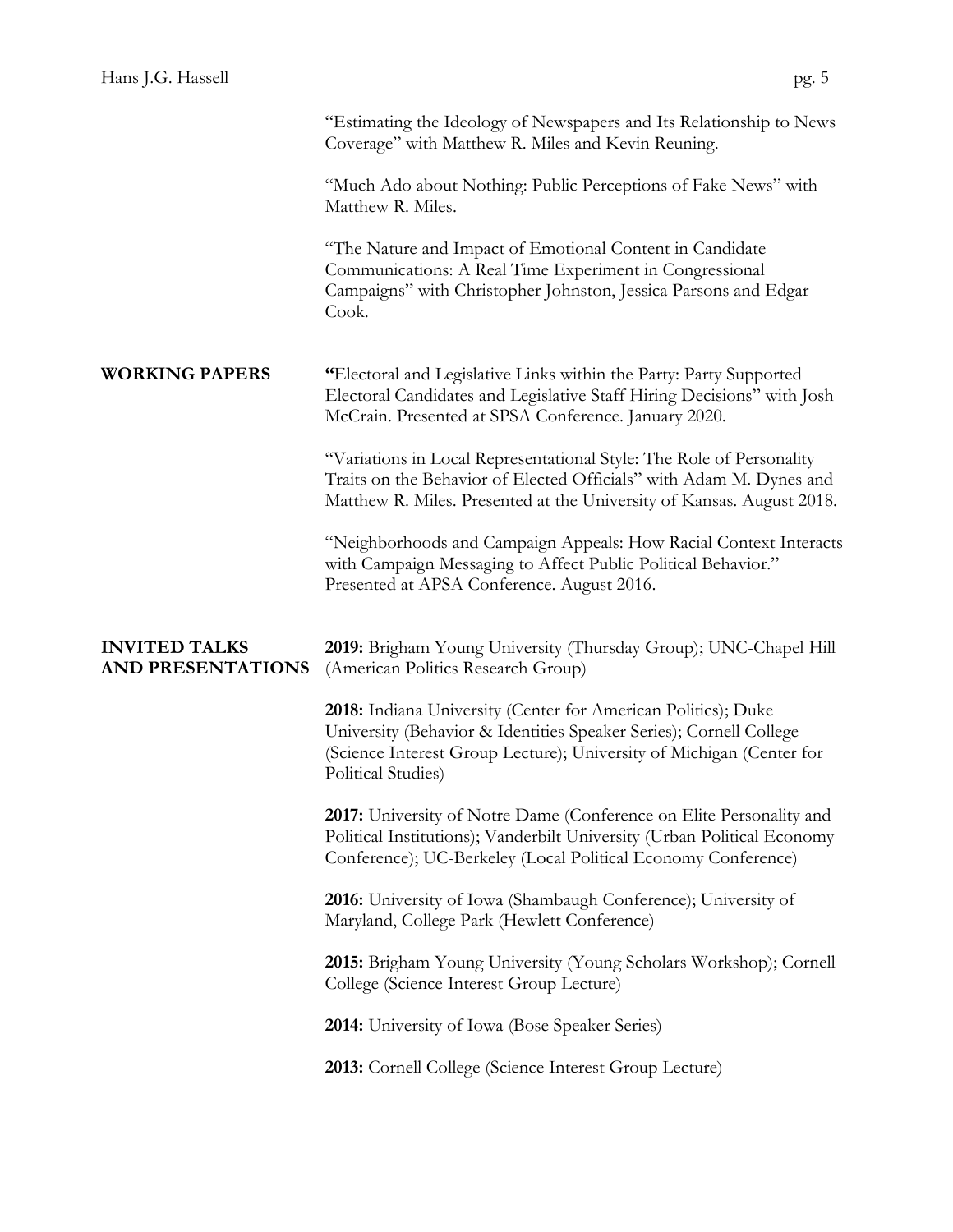| <b>CONFERENCE</b><br><b>ATTENDANCE AND</b><br><b>PRESENTATIONS</b> | American Political Science Association 2011, 2013-2019<br>APSA Teaching and Learning Conference 2014<br>Iowa Association of Political Scientists 2016<br>Midwest Political Science Association, 2007, 2009-2016, 2018-19<br>Southern Political Science Association, 2011, 2014, 2017, 2020<br>State Politics and Policy Conference, 2013<br>Political Networks Conference, 2009-2010                                                                                                                                                                                                                                                                                                                                                                                                                                                                                                                                         |
|--------------------------------------------------------------------|------------------------------------------------------------------------------------------------------------------------------------------------------------------------------------------------------------------------------------------------------------------------------------------------------------------------------------------------------------------------------------------------------------------------------------------------------------------------------------------------------------------------------------------------------------------------------------------------------------------------------------------------------------------------------------------------------------------------------------------------------------------------------------------------------------------------------------------------------------------------------------------------------------------------------|
| <b>HONORS AND</b><br><b>AWARDS</b>                                 | FSU First Year Assistant Professor Grant, 2019<br>FSU Provost's Faculty Travel Grants, 2018-2019<br>Massier Research Award in the Social Sciences, Cornell College, 2015<br>Cornell College National Residence Hall Honorary "Of the Block"<br>Award, Cornell College, 2014<br>Student-Faculty Collaborative Research Grants, Cornell College,<br>Summers 2013-15, 2017<br>Cornell Course Development Grant to develop Research Methods in<br>Politics Course, Cornell College, 2015<br>McConnell Travel Grants, Cornell College, 2014-17<br>Edmond G. Brown Sr. Fellowship, UC-San Diego, 2007<br>Kappa Delta Award, Pomona College, 2007<br>Awarded to the outstanding senior who shows qualities of<br>character, intellect, leadership, sportsmanship, and proficiency in<br>athletic pursuits<br>Edward M. Sait Prize in Politics, Pomona College, 2007<br>Awarded to the outstanding senior major in American Politics |
| <b>TEACHING</b><br><b>EXPERIENCE</b>                               | Florida State University<br>Political Campaigns<br>Parties and Interest Groups in Elections<br>Public Opinion and Electoral Behavior<br>Cornell College<br>Introduction to Politics (also taught as a First Year Seminar)<br>Introduction to American Politics<br>Political Parties and Interest Groups<br>Congress and the Presidency                                                                                                                                                                                                                                                                                                                                                                                                                                                                                                                                                                                       |

Campaigns and Elections Political Behavior and Activism Politics of Race and Ethnicity Research Methods in Politics

*University of California-San Diego* Voting, Campaigning, and Elections

U.S. Congress

Senior Research Seminar (Senior Capstone focused on Research Design)

Extended Research in Politics and Public Policy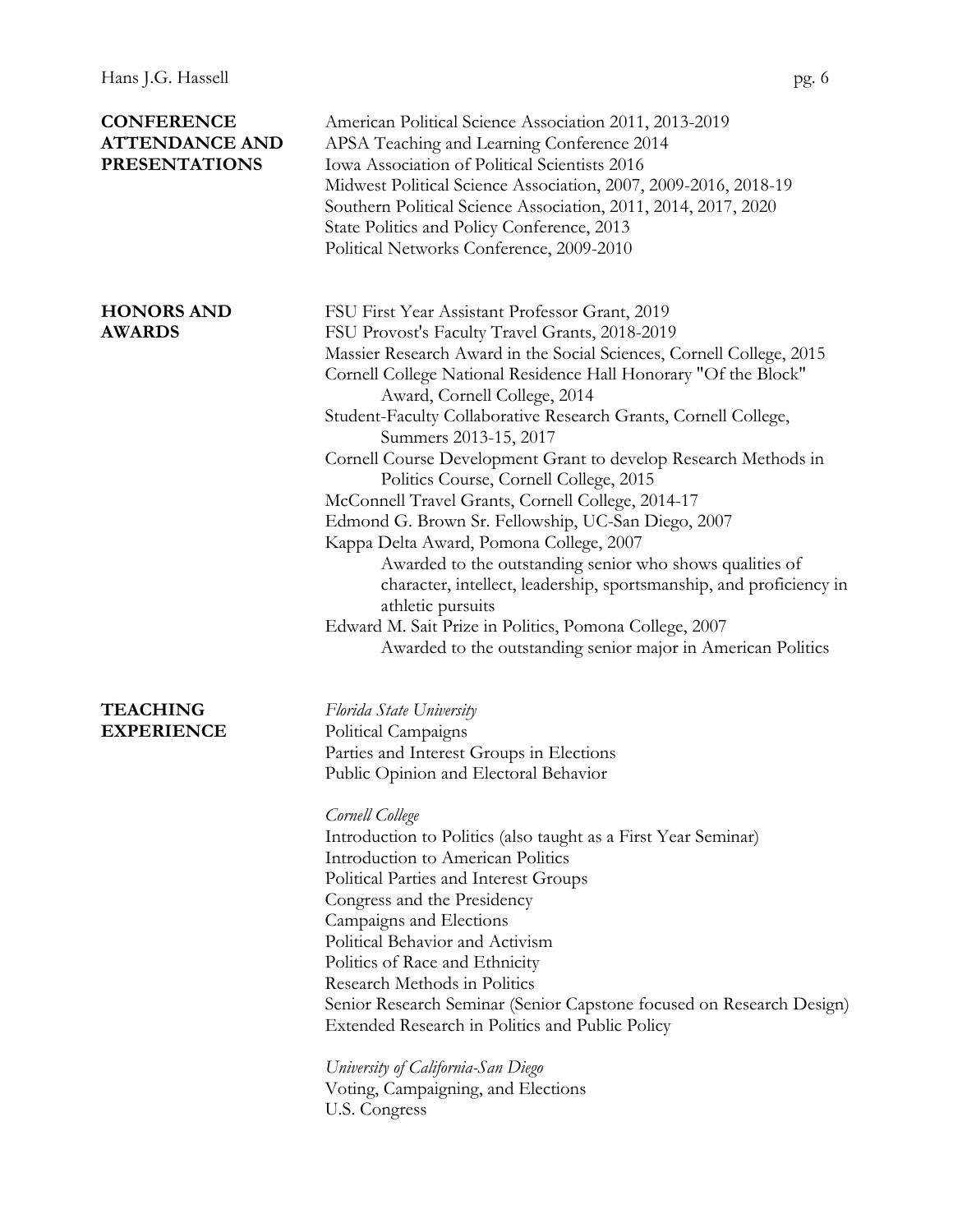| <b>COLLEGE AND</b><br>DEPARTMENTAL<br><b>SERVICE</b> | <b>Departmental and University Service</b><br>FSU Department of Political Science, Speaker Series Coordinator 2019-<br>FSU Department of Political Science, Executive Committee, 2018<br>Cornell Washington Center/Capitol Experience Advisor, 2015-2018<br>Cornell College Truman Scholarship Advisor, 2015-2018<br>Cornell College NCAA Faculty Athletic Representative, 2014-15, 2016-<br>2018<br>Cornell College NCAA Institutional Self Study Committee on Diversity<br>and Inclusion, 2018                                                                                                                                             |
|------------------------------------------------------|----------------------------------------------------------------------------------------------------------------------------------------------------------------------------------------------------------------------------------------------------------------------------------------------------------------------------------------------------------------------------------------------------------------------------------------------------------------------------------------------------------------------------------------------------------------------------------------------------------------------------------------------|
|                                                      | <b>Faculty and Administrative Searches</b><br>Cornell College Director of Athletics Search, 2016-17<br>Cornell College Theater Department Faculty Search (Outside Member),<br>Spring 2016<br>Cornell College Spanish Department Faculty Search (Outside Member),<br>Spring 2014                                                                                                                                                                                                                                                                                                                                                              |
| <b>PROFESSIONAL</b><br><b>SERVICE</b>                | Editorial Board, Legislative Studies Quarterly, 2020-2023<br>Executive Council, APSA Political Organizations and Parties Section,<br>2019-2021<br>MPSA Section Chair, Political Parties & Interest Groups, 2019<br>Pi Sigma Alpha Committee on Undergraduate Research, 2017-2018<br>John Sullivan Award Committee, APSA EPOVB Section, 2017                                                                                                                                                                                                                                                                                                  |
|                                                      | Reviewer:<br>American Journal of Political Science; American Political Science<br>Review; American Politics Research; British Journal of Political Science;<br>German Politics; International Journal of Public Opinion Research;<br>Journal of Elections, Public Opinion, and Parties; Journal of Political<br>Marketing; Journal of Politics; Legislative Studies Quarterly; Personality<br>and Individual Differences; Political Behavior; Political Research<br>Quarterly; PS: Political Science & Politics; Public Opinion Quarterly;<br>Political Psychology; Polity; Research & Politics; and State Politics and<br>Policy Quarterly. |
|                                                      | Cambridge University Press; CQ Press; Oxford University Press;<br>Routledge                                                                                                                                                                                                                                                                                                                                                                                                                                                                                                                                                                  |
| <b>STUDENT ADVISING</b>                              | Graduate Dissertation Advising:<br>Jessica Parsons (FSU, Committee Member, PhD expected 2020)<br>Matthew Geras (University of Oklahoma, Committee Member, PhD<br>expected 2020)                                                                                                                                                                                                                                                                                                                                                                                                                                                              |
|                                                      | Undergraduate Honors Thesis Advising<br>Elissa Karim (Cornell College, Chair, Politics, 2018)                                                                                                                                                                                                                                                                                                                                                                                                                                                                                                                                                |